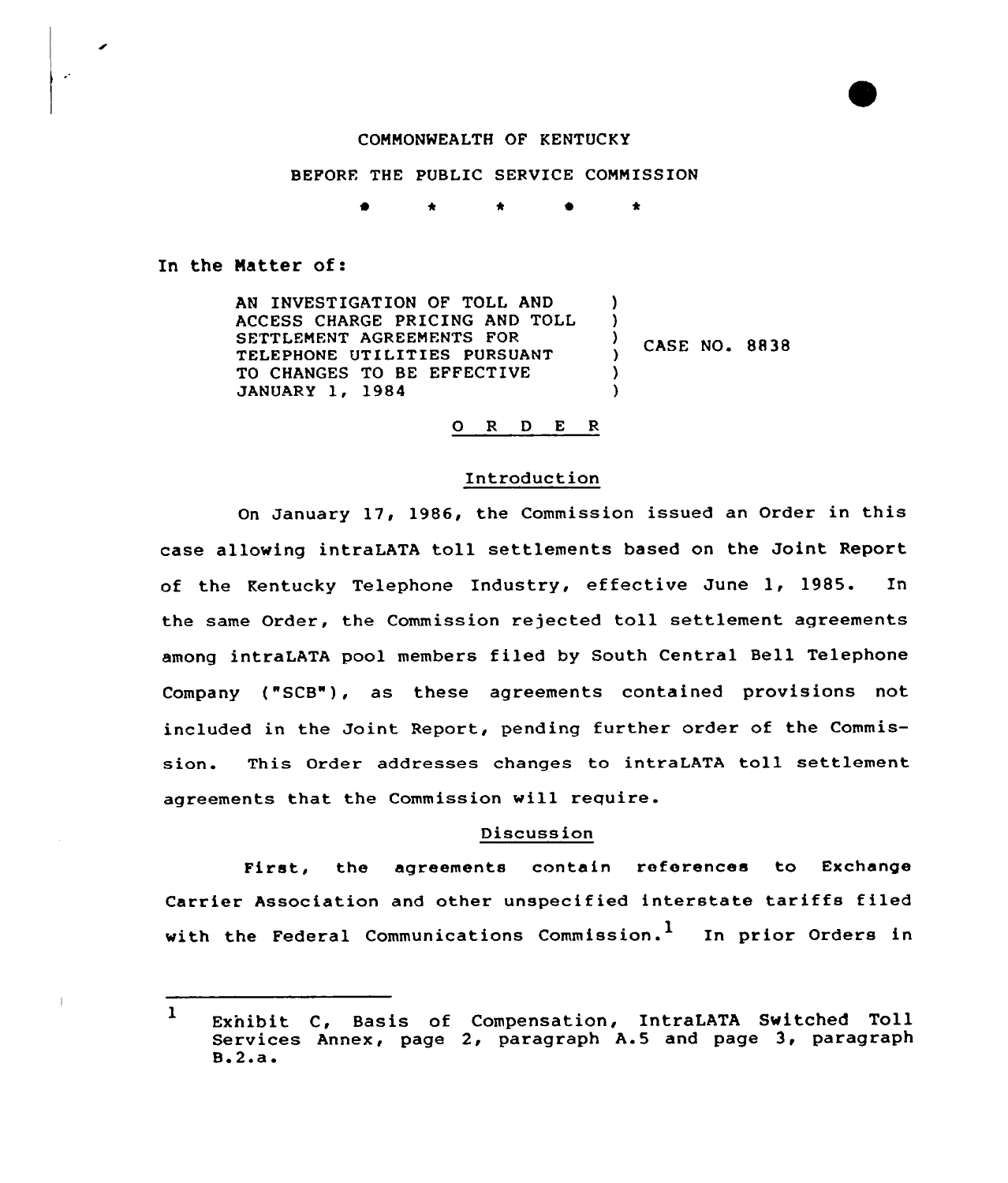this case, the Commission has found that local exchange carriers ("LECs") under its )urisdiction should file intrastate access services tariffs. Furthermore, the Commission has found that insofar as intrastate tariffs include references to interstate tariffs, any referenced material must be also filed with the Commission.<sup>2</sup> Therefore, in the opinion of the Commission, relevant portions of interstate tariffs referred to in intraLATA toll settlement agreements should be attached to these agreements as addenda.

The intraLATA toll settlement agreements filed by SCB also include the following provision, which, in the opinion of the Commission, should be deleted from the agreements:

> Any fund participant who directly or through an affiliated entity engages in a facility based interexchange carrier venture that is competing for the intraLATA toll revenues shared by the fund participants will not be entitled to the residuql revenue described in Paragraph B.7 above.

At this time the Commission has not allowed any LEC to engage in facilities-based competition either interLATA or intraLATA. Neither has the Commission allowed interexchange carriers to compete in the intraLATA market. Thus, the above quoted provision is premature. If approved, it could provide a loophole through which established Commission policy concerning

◢

<sup>2</sup> For example, Order entered February 15, 1985, page 68.

<sup>3</sup> Op. cit., page 8, paragraph B.8.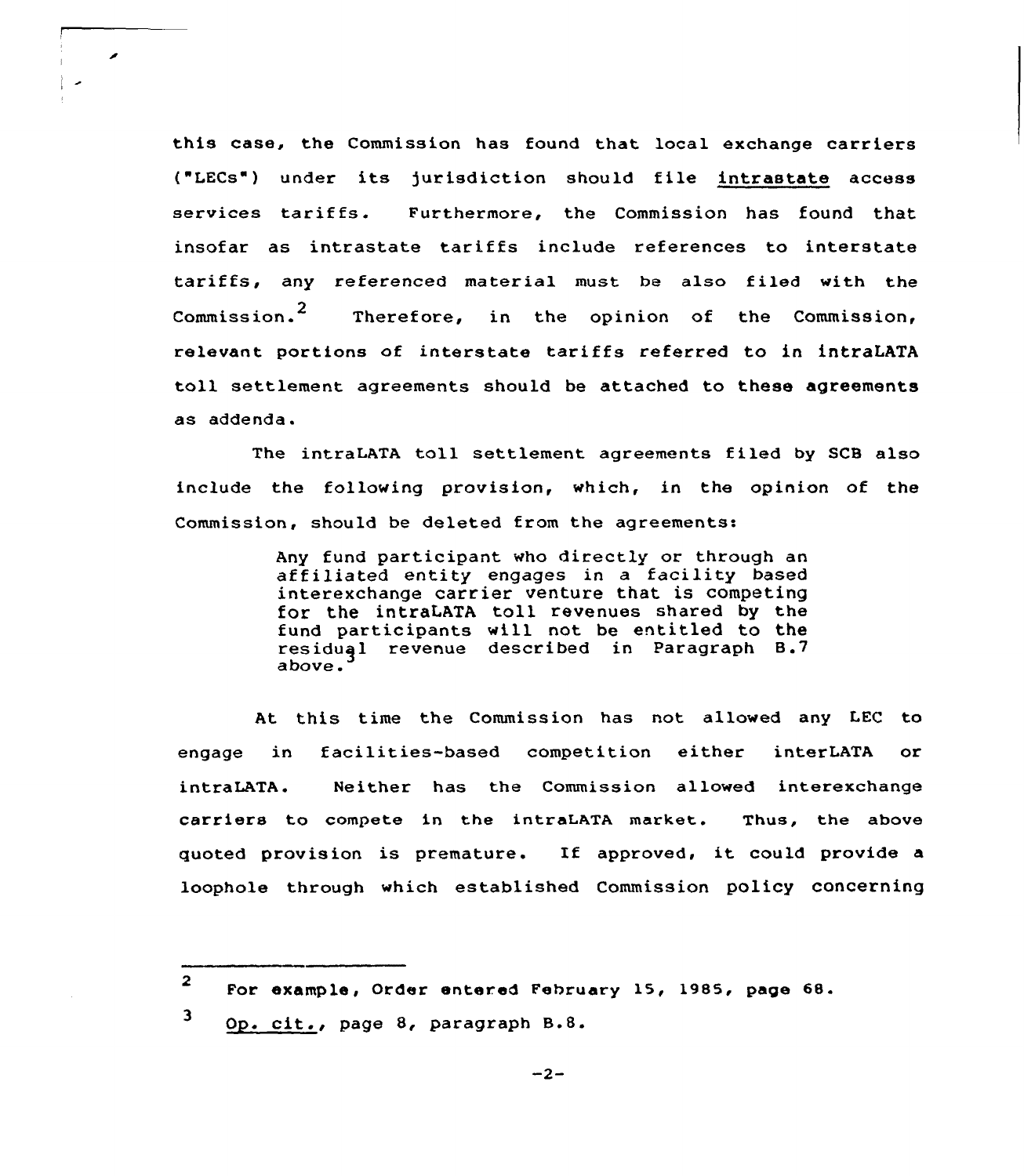intrastate competition and intraLATA toll settlements could be circumvented. The Commission vill not permit such <sup>a</sup> loophole. Changes in the status of intrastate competition and the structure of intraLATA toll settlements must be preceded by explicit Commission consideration.

Also, the intraLATA toll settlement agreements filed by SCB contain a late payment penalty applicable to LEG remittances to the intraLATA pool administrator, subject to the discretion of the pool administrator. $4\quad$  In principle, the Commission does not object to a late payment penalty provision. However, in the opinion of the Commission, such a provision should not be subject to the discretion of the pool administrator. Therefore, the provision should be modified to state specific terms and conditions. Either late payment fees apply or they do not apply under definite terms and conditions.

# Findings and Orders

The Commission, having considered the evidence of record and being advised, is of the opinion and finds that:

l. Addenda should be added to intraLATA toll settlement agreements incorporating relevant interstate tariff provisions referenced in the agreements.

2. Provisions concerning intraLATA toll competition should be deleted from intraLATA toll settlement agreements.

 $-3-$ 

<sup>4</sup> Ibid., page 10, paragraph D.3.